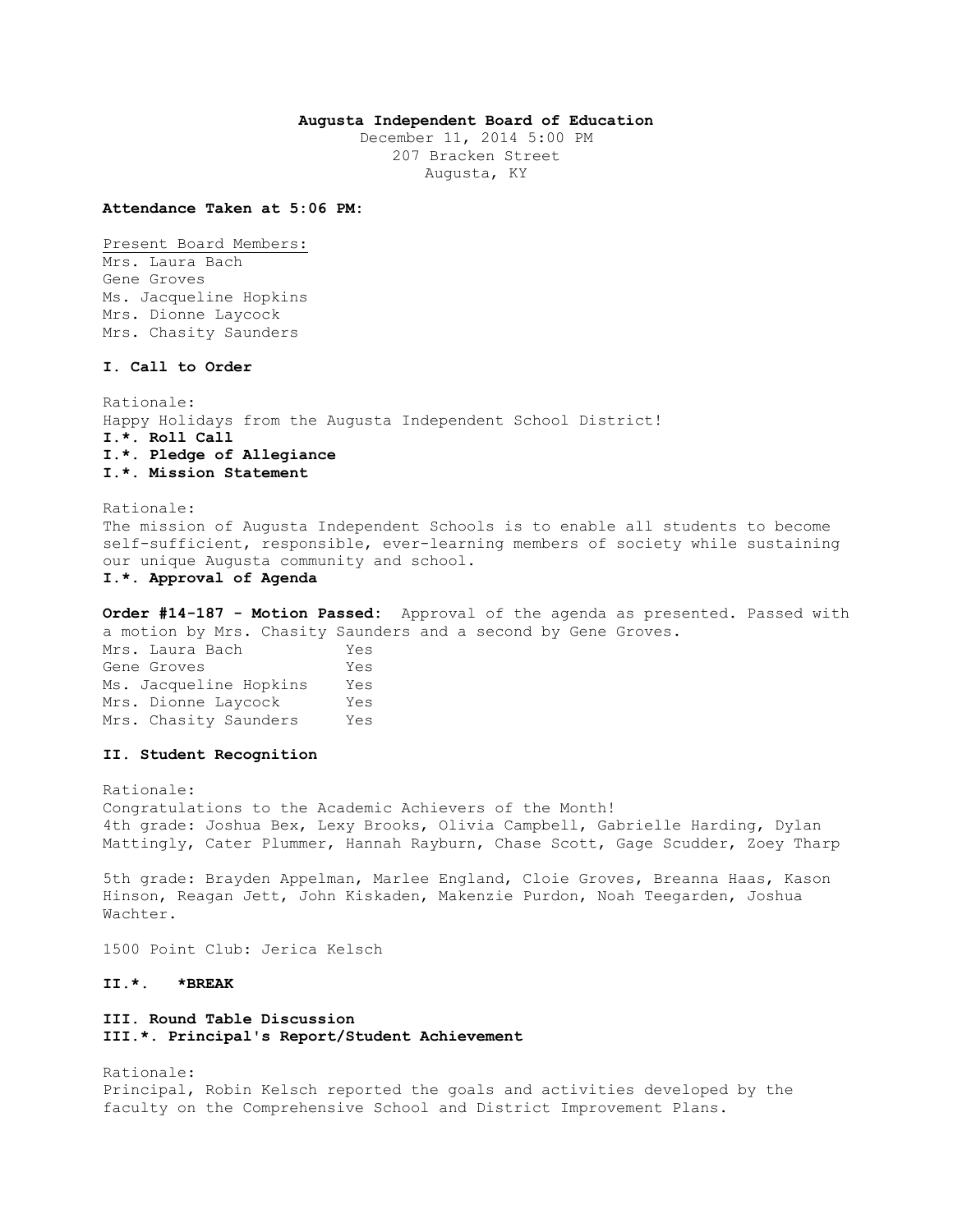### Monthly Maintenance:

CCF less of natural gas. Also, attached is the weather data for Augusta and a comparison chart showing energy consumption and cost for the current and five previous years.

Rationale: The Energy Management Report for the October billing period indicates a reduction in energy consumption of 38,942 kBTU (19.1%), which created a savings in energy cost of \$783. Through October-YTD, we have reduced our total energy consumption by 140,216 kBTU (16.4%), which has created a total savings in energy cost of over \$2,997, as compared to our 3 year (FY2010-FY2012) baseline averages. Year-to-Date, we have used 27,222 fewer kilowatt-hours (kWh) and 460

meals) are up \$1,000 from last year. Expenditures sit at \$55,350 year-to-date, which is about \$13,000 less than this period last year. Food service currently reports a balance of \$24,280, but with outstanding purchase orders and checks

## **III.\*. Facilities Update**

# budget. November's budget reflects an increase in the Rural and Low Income School grant by approximately \$2,000 from what was originally budgeted. The Title II Teacher quality amount also increased about \$900 over what had been budgeted. Food service income through October was \$79,600. This year's receipts currently exceed 2014 by \$10,500. Local revenues (receipts collected from student/adult

that haven't cleared; the true balance is closer to \$14,000.

expenditures by nearly \$194,500 through November. The school budget has expended \$11,320 through November, with only \$765 being spent this past month. 35.3% of the budget has been used, while the district is more than 40% complete with the fiscal year. About \$20,770 in the school budget remains. Maintenance expenses through November total approximately \$91,800. About \$6,800 was spent during the month, with another \$500 obligated in purchase orders. 38.4% of the maintenance budget has been utilized. Through the end of November, transportation costs are at \$34,800, with 34% of the transportation budget being utilized. \$6,250 has been expended on fuel year-to-date, with just over \$1,500 being spent on repairs and parts. All projects in the Special Revenue Fund are on target with regards to the

receipts surpassed 2014 receipts for the same time period. The district has generated \$784,640 in revenue through November which is \$40,000 more than the same time last year. Property taxes received in November, generated \$178,750, an increase of \$40,000 from last year. Utility taxes have generated \$40,500, a \$1,000 increase over the same period last year. Tuition payments have continued to lag. Fitness Center revenues have increased \$200. SEEK has produced approximately \$8,000 more during the current fiscal year, while miscellaneous revenue is up about \$1,000. Expenditures through October were approximately \$590,000, which is down about \$7,400 from last year. Receipts exceeded

Finance Officer, Tim Litteral reported the General Fund 2015 fiscal year

# Mrs. Dionne Laycock Yes Mrs. Chasity Saunders Yes

# **III.\*. Budget**

Rationale:

**Order #14-188 - Motion Passed:** Approve 2014-2015 CSIP/CDIP Passed with a motion by Ms. Jacqueline Hopkins and a second by Mrs. Dionne Laycock. Mrs. Laura Bach Yes Gene Groves Tes Ms. Jacqueline Hopkins Yes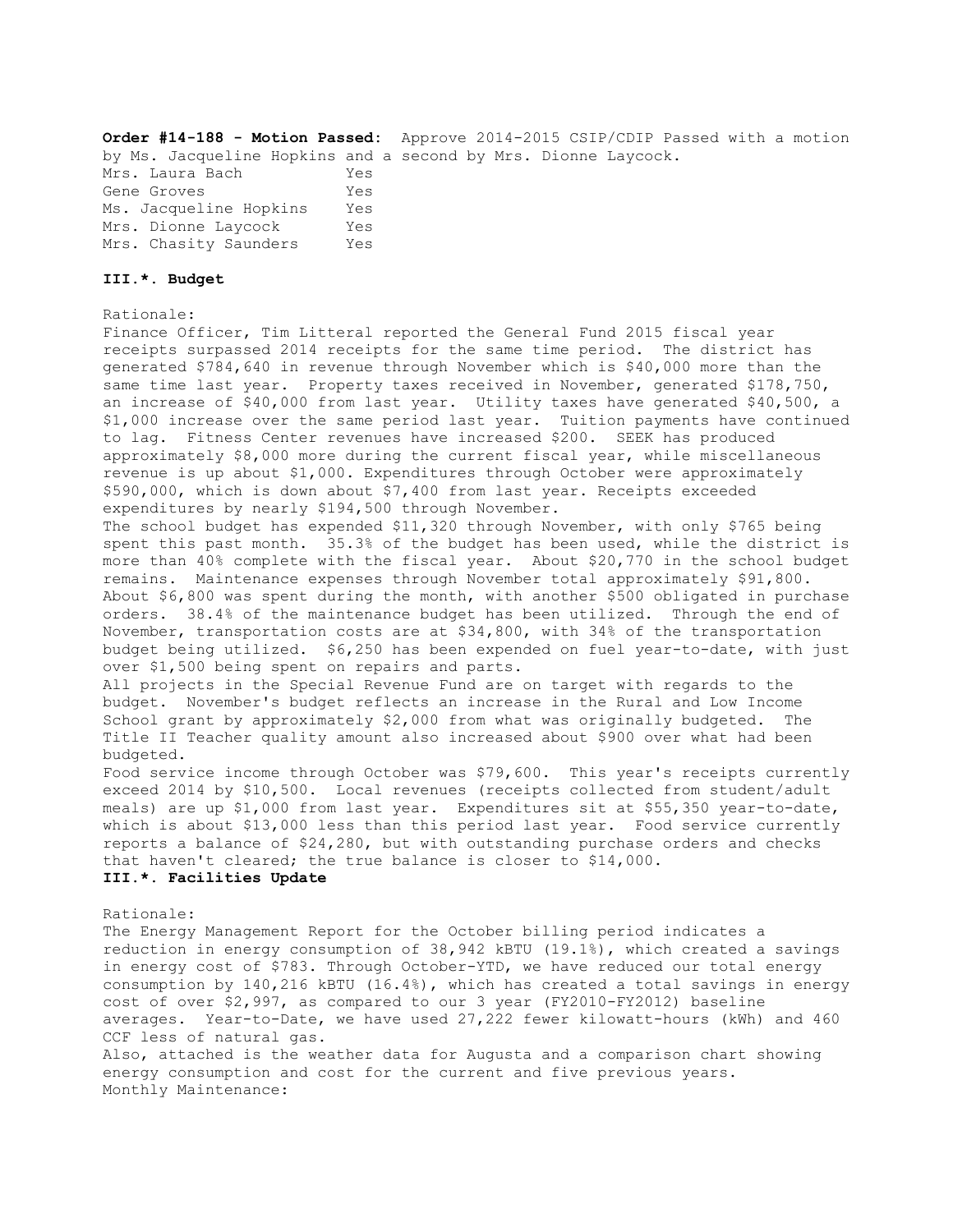Ordered Multiplexer for cameras in the gym

Repaired urinals in Boys' Restroom

Installed frame in gym lobby for sports pictures

Pfizer inspected boilers

Repaired floor scrubber for gym floor

### **III.\*. Approve 2015-2016 Non-Resident Contracts**

Rationale: Bracken County-One-for-One Mason County-One-for-One Lewis County-Any and All

**Order #14-189 - Motion Passed:** Approve 2015-2016 Non-Resident Contracts passed with a motion by Gene Groves and a second by Mrs. Dionne Laycock. Mrs. Laura Bach Yes Gene Groves Yes Ms. Jacqueline Hopkins Yes Mrs. Dionne Laycock Yes Mrs. Chasity Saunders Yes

### **III.\*. Approve Establishment of Track and Field Team**

### Rationale:

Superintendent, Lisa McCane informed the board that the success of the cross country team has prompted the interest in establishing a track and field team to be offered to both boys and girls. She stated track and field is a spring sport that would begin in March 2015 and recommended the establishment of a team to the board for approval.

**Order #14-190 - Motion Passed:** Approve Establishment of Track and Field Team passed with a motion by Mrs. Dionne Laycock and a second by Mrs. Chasity Saunders.

Mrs. Laura Bach Yes Gene Groves Yes Ms. Jacqueline Hopkins Yes Mrs. Dionne Laycock Yes Mrs. Chasity Saunders Yes

### **III.\*. Approve Extra-curricular Stipends' Amendment**

Rationale:

Superintendent McCane recommended to the board to restructure the extracurricular salary stipends. Currently, the district is only using \$500 of the drama stipend, even though \$1,000 is budgeted. She recommended reducing that stipend to \$500 and moving the other \$500 to a track coach salary stipend. She further explained the drama stipend is separate from the funds still available in an activity account for drama club expenses.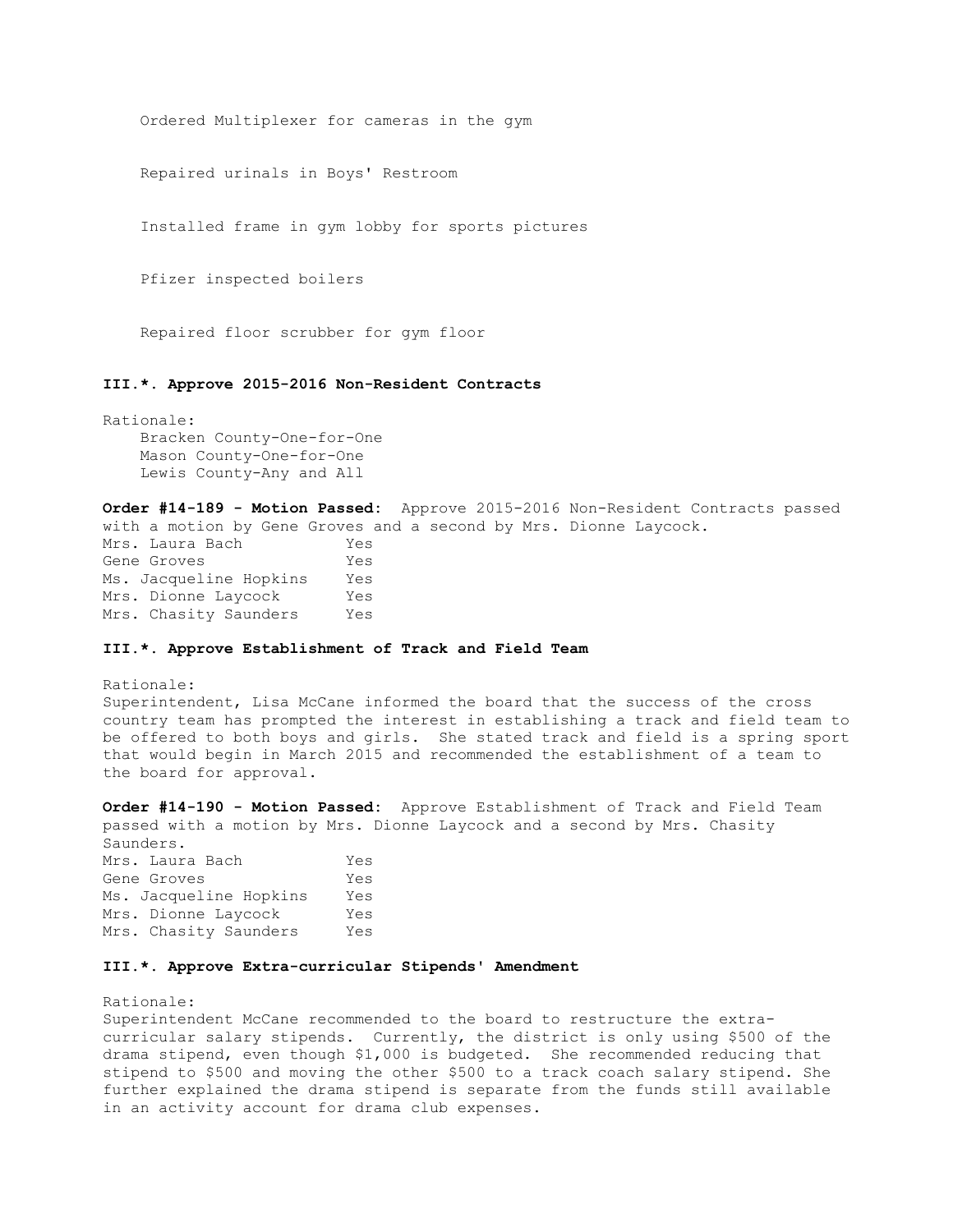**Order #14-191 - Motion Passed:** Approve Extra-Curricular Stipends' Amendment passed with a motion by Gene Groves and a second by Ms. Jacqueline Hopkins. Mrs. Laura Bach Yes Gene Groves Tes Ms. Jacqueline Hopkins Yes Mrs. Dionne Laycock Yes Mrs. Chasity Saunders Yes

### **IV. Communications IV.\*. Superintendent's Report**

Rationale:

Superintendent McCane informed the board, KU and LGE have notified the PSC they will be filing a rate increase application on or after November 26th. The proposed overall increase will be as follows: LGE: electric - 2.7%, gas - 4.2% and KU: electric - 9.6 %. The request will be suspended for five months and go through a lengthy process at the PSC.

Superintendent McCane reported district calculations of the cost impact of KU's rate increase request with the Public Service Commission (PSC) for Augusta Independent School District. If the request is granted, it will increase the district's electrical energy cost by over \$5,379 annually. This estimate is based on the energy consumption of the district in FY2014, and does not include costs for fuel adjustments, or other fees and surcharges. Furthermore, Ron Willhite of KSBA, discussed their potential intervention. The estimated cost to do this is around \$35,000, which would be shared by the participating school districts. Before KSBA moves forward, they are discussing this with Fayette and Jefferson County School Districts, because they would carry most of the cost burden. After they receive commitments from them, districts' will be contacted for participation, and to inform them of their share of the cost. The tentative cost calculations range from \$100-\$400 per district. Superintendent McCane stated Augusta Independent School District's share would

be approximately \$83. She also informed the board if they did not participate, interventions would be conducted by the Attorney General's office according to district school board attorney, Don Ruberg.

Superintendent McCane stated the fitness center now has Wifi available for community members utilizing the facility. Also, November Attendance was 93.34% and enrollment P-12 was 292 and K-12 was 277.

**Order #14-192 - Motion Passed:** Approve Participation in LGE-KU Case Intervention passed with a motion by Mrs. Dionne Laycock and a second by Ms. Jacqueline Hopkins. Mrs. Laura Bach Yes Gene Groves Yes Ms. Jacqueline Hopkins Yes Mrs. Dionne Laycock Yes Mrs. Chasity Saunders Yes

**IV.\*. Citizens IV.\*. Board Members V. Business and Consent**